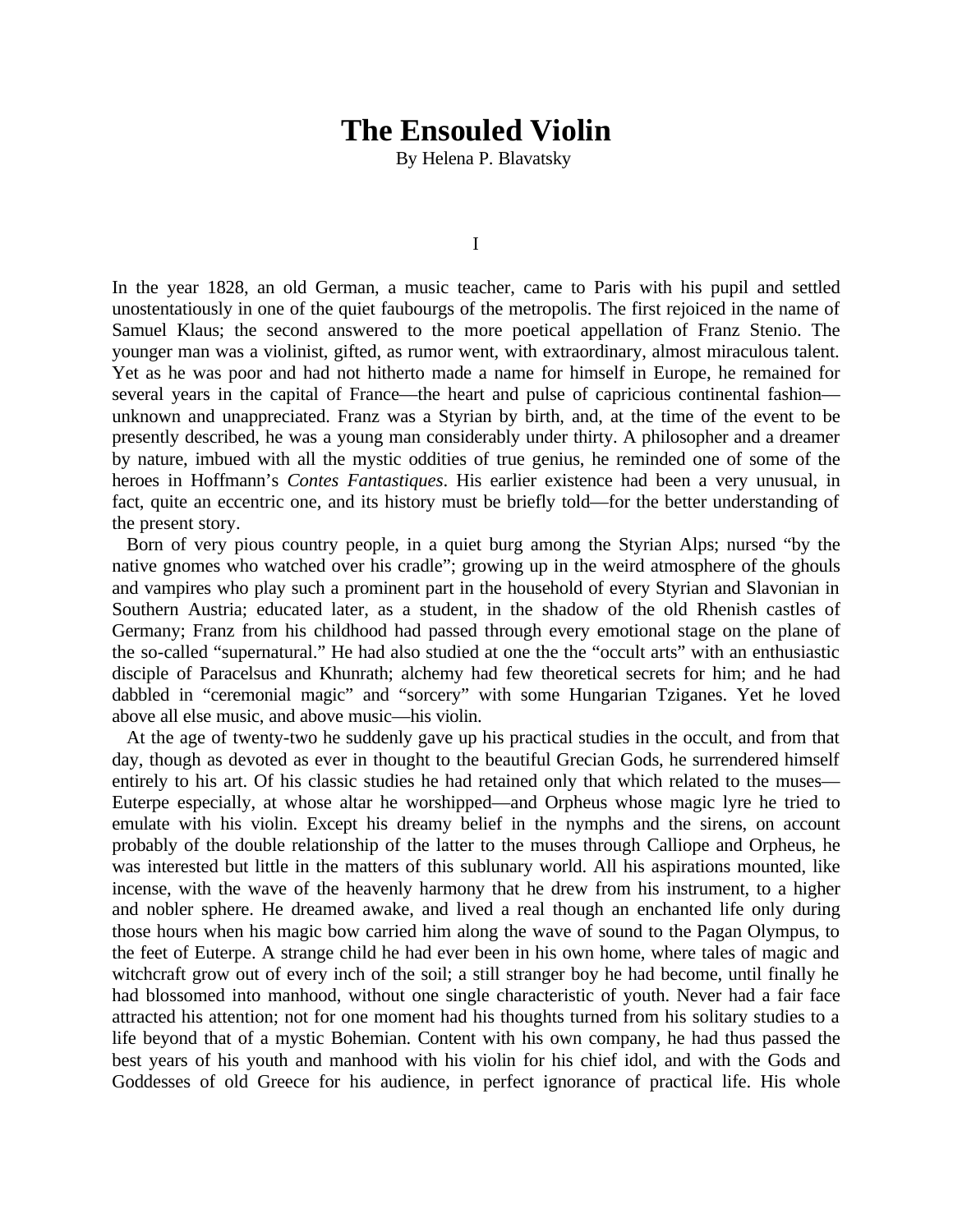existence had been one long day of dreams, of melody and sunlight, and he had never felt any other aspirations.

How useless, but oh, how glorious those dreams! how vivid! and why should he desire any better fate? Was he not all that he wanted to be, transformed in a second of thought into one or another hero; from Orpheus, who held all nature breathless, to the urchin who piped away under the plane tree to the naiads of Callirrhoë's crystal fountain? Did not the swift-footed nymphs frolic at his beck and call to the sound of the magic flute of the Arcadian shepherd—who was himself? Behold, the Goddess of Love and Beauty herself descending from on high, attracted by the sweet-voiced notes of his violin! . . . Yet there came a the when he preferred Syrinx to Aphrodite—not as the fair nymph pursued by Pan, but after her transformation by the merciful Gods into the reed out of which the frustrated God of the Shepherds had made his magic pipe. For also, with the, ambition grows and is rarely satisfied. When he tried to emulate on his violin the enchanting sounds that resounded in his mind, the whole of Parnassus kept silent under the spell, or joined in heavenly chorus; but the audience he finally craved was composed of more than the Gods sung by Hesiod, verily of the most appreciative *mélomanes* of European capitals. He felt jealous of the magic pipe, and would fain have had it at his command.

"Oh! that I could allure a nymph into my beloved violin!"—he often cried, after awakening from one of his day-dreams. "Oh, that I could only span in spirit-flight the abyss of The! Oh, that I could find myself for one short day a partaker of the secret arts of the Gods, a God myself, in the sight and hearing of enraptured humanity; and, having learned the mystery of the lyre of Orpheus, or secured within my violin a siren, thereby benefit mortals to my own glory!

Thus, having for long years dreamed in the company of the Gods of his fancy, he now took to dreaming of the transitory glories of fame upon this earth. But at this the he was suddenly called home by his widowed mother from one of the German universities where he had lived for the last year or two. This was an event which brought his plans to an end, at least so far as the immediate future was concerned, for he had hitherto drawn upon her alone for his meagre pittance, and his means were not sufficient for an independent life outside his native place.

His return had a very unexpected result. His mother, whose only love he was on earth, died soon after she had welcomed her Benjamin back; and the good wives of the burg exercised their swift tongues for many a month after as to the real causes of that death.

Frau Stenio, before Franz's return, was a healthy, buxom, middle-aged body, strong and hearty. She was a pious and a God-fearing soul too, who had never failed in saying her prayers, nor had missed an early mass for years during his absence. On the first Sunday after her son had settled at home—a day that she had been longing for and had anticipated for months in joyous visions, in which she saw him kneeling by her side in the little church on the hill—she called him from the foot of the stairs. The hour had come when her pious dream was to be realized, and she was waiting for him, carefully wiping the dust from the prayer-book he had used in his boyhood. But instead of Franz, it was his violin that responded to her call, mixing its sonorous voice with the rather cracked tones of the peal of the merry Sunday bells. The fond mother was somewhat shocked at hearing the prayer-inspiring sounds drowned by the weird, fantastic notes of the "Dance of the Witches"; they seemed to her so unearthly and mocking. But she almost fainted upon hearing the definite refusal of her well-beloved son to go to church. He never went to church, he coolly remarked. It was loss of the; besides which, the loud peals of the old church organ jarred on his nerves. Nothing should induce him to submit to the torture of listening to that cracked organ. He was firm, and nothing could move him. To her supplications and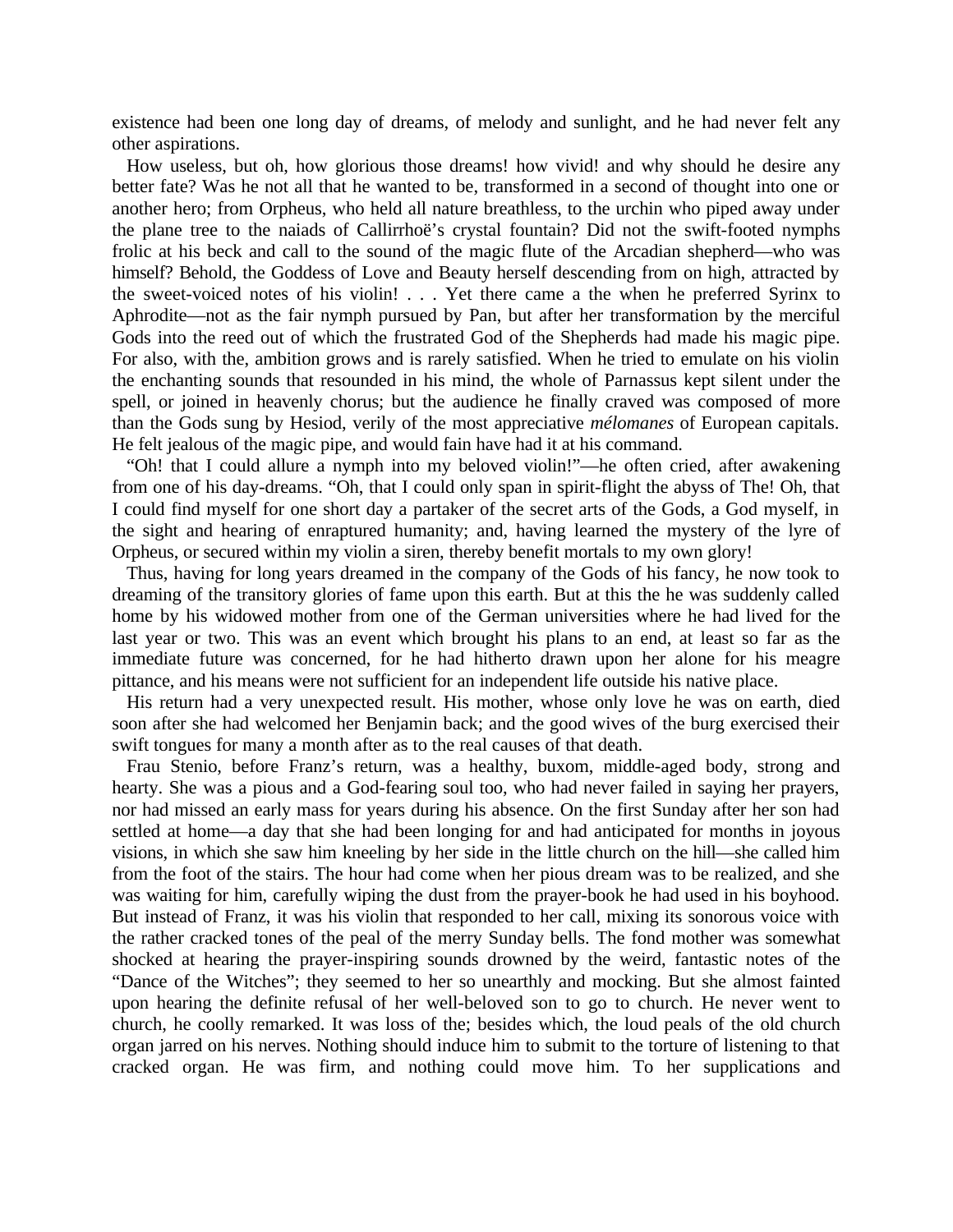remonstrances he put an end by offering to play for her a "Hymn to the Sun" he had just composed.

From that memorable Sunday morning, Frau Stenio lost her usual serenity of mind. She hastened to lay her sorrows and seek for consolation at the foot of the confessional; but that which she heard in response from the stern priest filled her gentle and unsophisticated soul with dismay and almost with despair. A feeling of fear, a sense of profound terror which soon became a chronic state with her, pursued her from that moment; her nights became disturbed and sleepless, her days passed in prayer and lamentations. In her maternal anxiety for the salvation of her beloved son's soul, and for his *post-mortem* welfare, she made a series of rash vows. Finding that neither the Latin petition to the Mother of God written for her by her spiritual adviser, nor yet the humble supplications in German, addressed by herself to every saint she had reason to believe was residing in Paradise, worked the desired effect, she took to pilgrimages to distant shrines. During one of these journeys to a holy chapel situated high up in the mountains, she caught cold, andst the glaciers of the Tyro, and redescended only to take to a sick bed, from which she arose no more. Frau Stenio's vow had led her, in one sense, to the desired result. The poor woman was now given an opportunity of seeking out in *propriâ personâ* the saints she had believed in so well, and of pleading face to face for the recreant son, who refused adherence to them and to the Church, scoffed at monk and confessional, and held the organ in such horror.

Franz sincerely lamented his mother's death. Unaware of being the indirect cause of it, he felt no remorse; but selling the modest household goods and chattels, light in purse and heart, he resolved to travel on foot for a year or two, before settling down to any definite profession.

A hazy desire to see the great cities of Europe, and to try his luck in France, lurked at the bottom of this travelling project, but his Bohemian habits of life were too strong to be abruptly abandoned. He placed his small capital with a banker for a rainy day, and started on his pedestrian journey *viâ* Germany and Austria. His violin paid for his board and lodging in the inns and farms on his way, and he passed his days in the green fields and in the solemn silent woods, face to face with Nature, dreaming all the the as usual with his eyes open. During the three months of his pleasant travels to and fro, he never descended for one moment from Parnassus; but, as an alchemist transmutes lead into gold, so he transformed everything on his way into a song of Hesiod or Anacreon. Every evening, while fiddling for his supper and bed, whether on a green lawn or in the hall of a rustic inn, his fancy changed the whole scene for him. Village swains and maidens became transfigured into Arcadian shepherds and nymphs. The sandcovered floor was now a green sward; the uncouth couples spinning round in a measured waltz with the wild grace of tamed bears became priests and priestesses of Terpsichore; the bulky, cherry-cheeked and blue-eyed daughters of rural Germany were the Hesperides circling around the trees laden with the golden apples. Nor did the melodious strains of the Arcadian demi-gods piping on their syrinxes, and audible but to his own enchanted ear, vanish with the dawn. For no sooner was the curtain of sleep raised from his eyes than he would sally forth into a new magic realm of day-dreams. On his way to some dark and solemn pine forest, he played incessantly, to himself and to everything else. He fiddled to the green hill, and forthwith the mountain and the moss-covered rocks moved forward to hear him the better, as they had done at the sound of the Orphean lyre. He fiddled to the merry-voiced brook, to the hurrying river, and both slackened their speed and stopped their waves, and, becoming silent, seemed to listen to him in an entranced rapture. Even the long-legged stork who stood meditatively on one leg on the thatched top of the rustic mill, gravely resolving unto himself the problem of his too-long existence, sent out after him a long and strident cry, screeching, "Art thou Orpheus himself, O Stenio?" It was a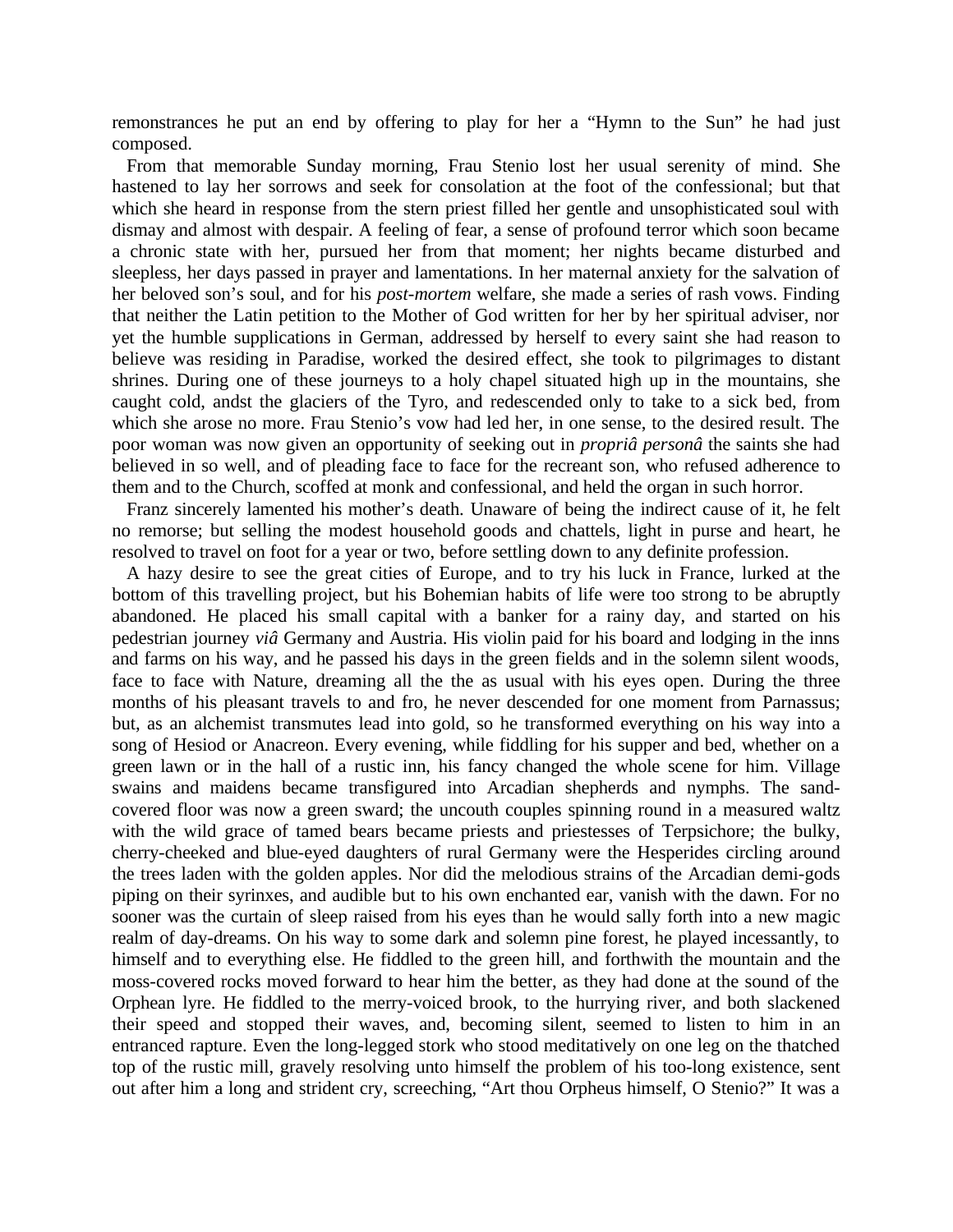period of full bliss, of a daily and almost hourly exaltation. The last words of his dying mother, whispering to him of the horrors of eternal condemnation, had left him unaffected, and the only vision her warning evoked in him was that of Pluto. By a ready association of ideas, he saw the lord of the dark nether kingdom greeting him as he had greeted the husband of Eurydice before him. Charmed with the magic sounds of his violin, the wheel of Ixion was at a standstill once more, thus affording relief to the wretched seducer of Juno, and giving the lie to those who claim eternity for the duration of the punishment of condemned sinners. He perceived Tantalus forgetting his never-ceasing thirst, and smacking his lips as he drank in the heaven-born melody; the stone of Sisyphus becoming motionless, the Furies themselves smiling on him, and the sovereign of the gloomy regions delighted, and awarding preference to his violin over the lyre of Orpheus. Taken *au sérieux*, mythology thus seems a decided antidote to fear, in the face of theological threats, especially when strengthened with an insane and passionate love of music; with Franz, Euterpe proved always victorious in every contest, aye, even with Hell itself!

But there is an end to everything, and very soon Franz had to give up uninterrupted dreaming. He had reached the university town where dwelt his old violin teacher, Samuel Klaus. When this antiquated musician found that his beloved and favourite pupil, Franz, had been left poor in purse and still poorer in earthly affections, he felt his strong attachment to the boy awaken with tenfold force. He took Franz to his heart, and forthwith adopted him as his son.

The old teacher reminded people of one of those grotesque figures which look as if they had just stepped out of some mediæval panel. And yet Klaus, with his fantastic *allures* of a nightgoblin, had the most loving heart, as tender as that of a woman, and the self-sacrificing nature of an old Christian martyr. When Franz had briefly narrated to him the history of his last few years, the professor took him by the hand, and leading him into his study simply said:

"Stop with me, and put an end to your Bohemian life Make yourself famous. I am old and childless and will be your father. Let us live together and forget all save fame."

And forthwith he offered to proceed with Franz to Paris, *viâ* several large German cities, where they would stop to give concerts.

In a few days Klaus succeeded in making Franz forget his vagrant life and its artistic independence, and reawakened in his pupil his now dormant ambition and desire for worldly fame. Hitherto, since his mother's death, he had been content to receive applause only from the Gods and Goddesses who inhabited his vivid fancy; now he began to crave once more for the admiration of mortals. Under the clever and careful training of old Klaus his remarkable talent gained in strength and powerful charm with every day, and his reputation grew and expanded with every city and town wherein he made himself heard. His ambition was being rapidly realized; the presiding genn of various musical centres to whose patronage his talent was submitted soon proclaimed him *the one* violinist of the day, and the public declared loudly that he stood unrivalled by any one whom they had ever heard. These laudations very soon made both master and pupil completely lose their heads. But Paris was less ready with such appreciation. Paris makes reputations for itself, and will take none on faith. They had been living in it for almost three years, and were still climbing with difficulty the artist's Calvary, when an event occurred which put an end even to their most modest expectations. The first arrival of Nicolo Paganini was suddenly heralded, and threw Lutetia into a convulsion of expectation. The unparallelled artist arrived, and—all Paris fell at once at his feet.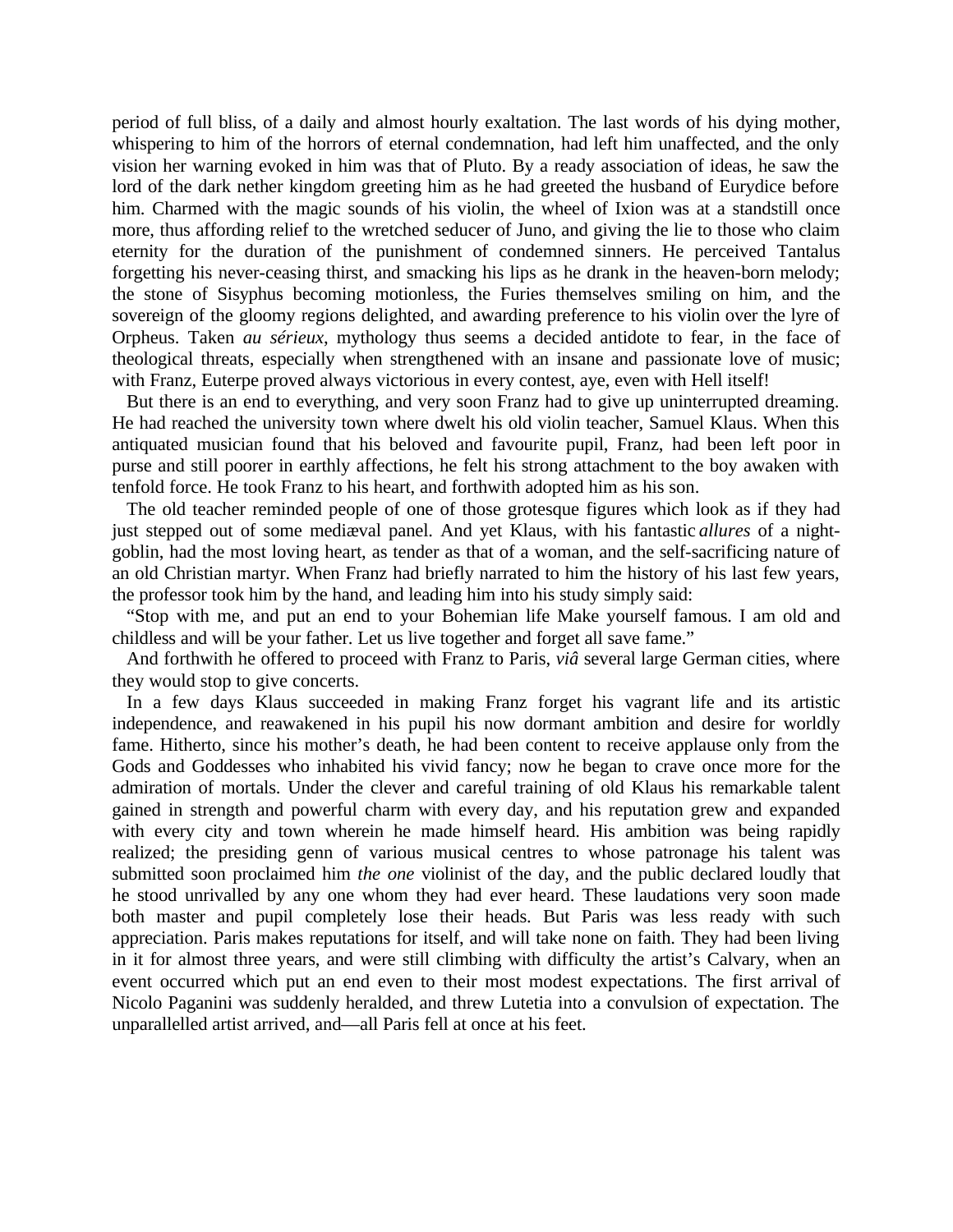Now it is a well-known fact that a superstition born in the dark days of mediæval superstition, and surviving almost to the middle of the present century, attributed all such abnormal, out-ofthe-way talent as that of Paganini to "supernatural" agency. Every great and marvellous artist had been accused in his day of dealings with the devil. A few instances will suffice to refresh the reader's memory.

Tartini, the great composer and violinist of the XVIIth century, was denounced as one who got his best inspirations from the Evil One, with whom he was, it was said, in regular league. This accusation was, of course, due to the almost magical impression he produced upon his audiences. His inspired performance on the violin secured for him in his native country the title of "Master of Nations." The *Sonate du Diable*, also called "Tartini's Dream"—as every one who has heard it will be ready to testify—is the most weird melody ever heard or invented: hence, the marvellous composition has become the source of endless legends Nor were they entirely baseless, since it was he, himself; who was shown to have originated them. Tartini confessed to having written it on awakening from a dream, in which he had heard his sonata performed by Satan, for his benefit, and in consequence of a bargain made with his infernal majesty.

Several famous singers, even, whose exceptional voices struck the hearers with superstitious admiration, have not escaped a like accusation. Pasta's splendid voice was attributed in her day to the fact that three months before her birth, the diva's mother was carried during a trance to heaven, and there treated to a vocal concert of seraphs. Malibran was indebted for her voice to St. Cecilia, while others said she owed it to a demon who watched over her cradle and sang the baby to sleep. Finally, Paganini—the unrivalled performer, the mean Italian, who like Dryden's Jubal striking on the "chorded shell" forced the throngs that followed him to worship the divine sounds produced, and made people say that "less than a God could not dwell within the hollow of his violin"—Paganini left a legend too.

The almost supernatural art of the greatest violin-player that the world has ever known was often speculated upon, never understood. The effect produced by him on his audience was literally marvellous, overpowering. The great Rossini is said to have wept like a senthental German maiden on hearing him play for the first the. The Princess Elisa of Lucca, a sister of the great Napoleon, in whose service Paganini was, as director of her private orchestra, for a long the was unable to hear him play without fainting. In women he produced nervous fits and hysterics at his will; stout-hearted men he drove to frenzy. He changed cowards into heroes and made the bravest soldiers feel like so many nervous schoolgirls. Is it to be wondered at, then, that hundreds of weird tales circulated for long years about and around the mysterious Genoese, that modern Orpheus of Europe? One of these was especially ghastly. It was rumoured, and was believed by more people than would probably like to confess it, that the strings of his violin were made of *human intestines, according to all the rules and requirements of the Black Art*.

Exaggerated as this idea may seem to some, it has nothing impossible in it; and it is more than probable that it was this legend that led to the extraordinary events which we are about to narrate. Human organs are often used by the Eastern Black Magician, so-called, and it is an averred fact that some Bengâlî Tântrikas (reciters of *tantras*, or "invocations to the demon," as a reverend writer has described them) use human corpses, and certain internal and external organs pertaining to them, as powerful magical agents for bad purposes.

However this may be, now that the magnetic and mesmeric potencies of hypnotism are recognized as facts by most physicians, it may be suggested with less danger than heretofore that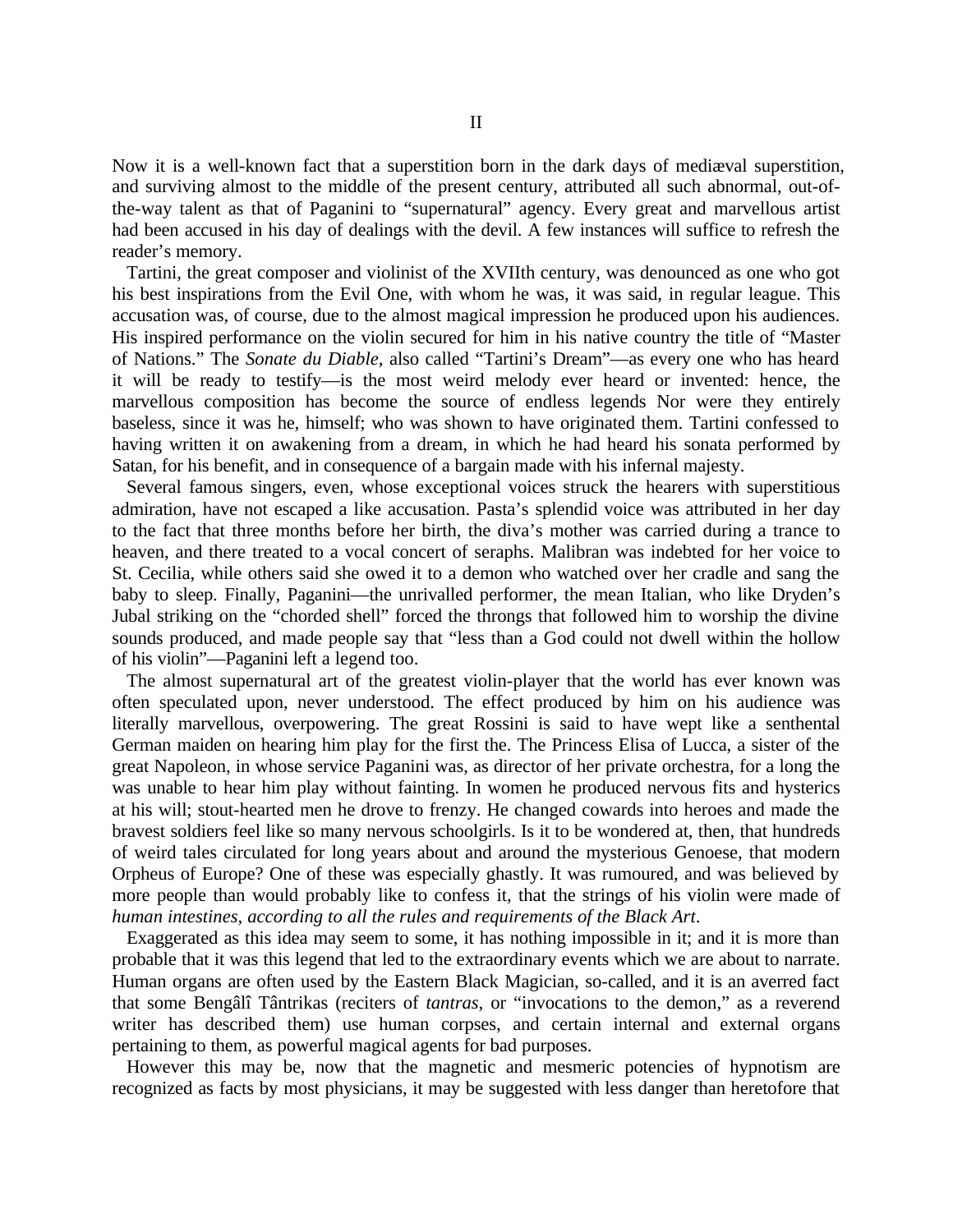the extraordinary effects of Paganini's violin-playing were not, perhaps, entirely due to his talent and genius. The wonder and awe he so easily excited were as much caused by his external appearance, "which had something weird and demoniacal in it," according to certain of his biographers, as by the inexpressible charm of his execution and his remarkable mechanical skill. The latter is demonstrated by his perfect imitation of the flageolet, and his performance of long and magnificent melodies on the G string alone. In this performance, which many an artist has tried to copy without success, he remains unrivalled to this day.

It is owing to this remarkable appearance of his—termed by his friends eccentric, and by his too nervous victims, diabolical—that he experienced great difficulties in refuting certain ugly rumours. These were credited far more easily in his day than they would be now. It was whispered throughout Italy, and even in his own native town, that Paganini had murdered his wife, and, later on, a mistress, both of whom he had loved passionately, and both of whom he had not hesitated to sacrifice to his fiendish ambition. He had made himself proficient in magic arts, it was asserted, and had succeeded thereby in imprisoning the souls of his two victims in his violin—his famous Cremona.

It is maintained by the immediate friends of Ernest T. W. Hoffmann, the celebrated author of *Die Elixire des Teufels*, *Meister Martin*, and other charming and mystical tales, that Councillor Crespel, in the *Violin of Cremona*, was taken from the legend about Paganini. It is, as all who have read it know, the history of a celebrated violin, into which the voice and the soul of a famous diva, a woman whom Crespel had loved and killed, had passed, and to which was added the voice of his beloved daughter, Antonia.

Nor was this superstition utterly ungrounded, nor was Hoffmann to be blamed for adopting it, after he had heard Paganini's playing. The extraordinary facility with which the artist drew out of his instrument, not only the most unearthly sounds, but positively human voices, justified the suspicion. Such effects might well have startled an audience and thrown terror into many a nervous heart. Add to this the impenetrable mystery connected with a certain period of Paganini's youth, and the most wild tales about him must be found in a measure justifiable, and even excusable; especially among a nation whose ancestors knew the Borgias and the Medicis of Black Art fame.

## III

In those pre-telegraphic days, newspapers were limited, and the wings of fame had a heavier flight than they have now.

Franz had hardly heard of Paganini; and when he did, he swore he would rival, if not eclipse, the Genoese magician. Yes, he would either become the most famous of all living violinists, or he would break his instrument and put an end to his life at the same the.

Old Klaus rejoiced at such a determination. He rubbed his hands in glee, and jumping about on his lame leg like a crippled satyr, he flattered and incensed his pupil, believing himself all the while to be performing a sacred duty to the holy and majestic cause of art.

Upon first setting foot in Paris, three years before, Franz had all but failed. Musical critics pronounced him a rising star, but had all agreed that he required a few more years' practice, before he could hope to carry his audiences by storm. Therefore, after a desperate study of over two years and uninterrupted preparations, the Styrian artist had finally made himself ready for his first serious appearance in the great Opera House where a public concert before the most exacting critics of the old world was to be held; at this critical moment Paganini's arrival in the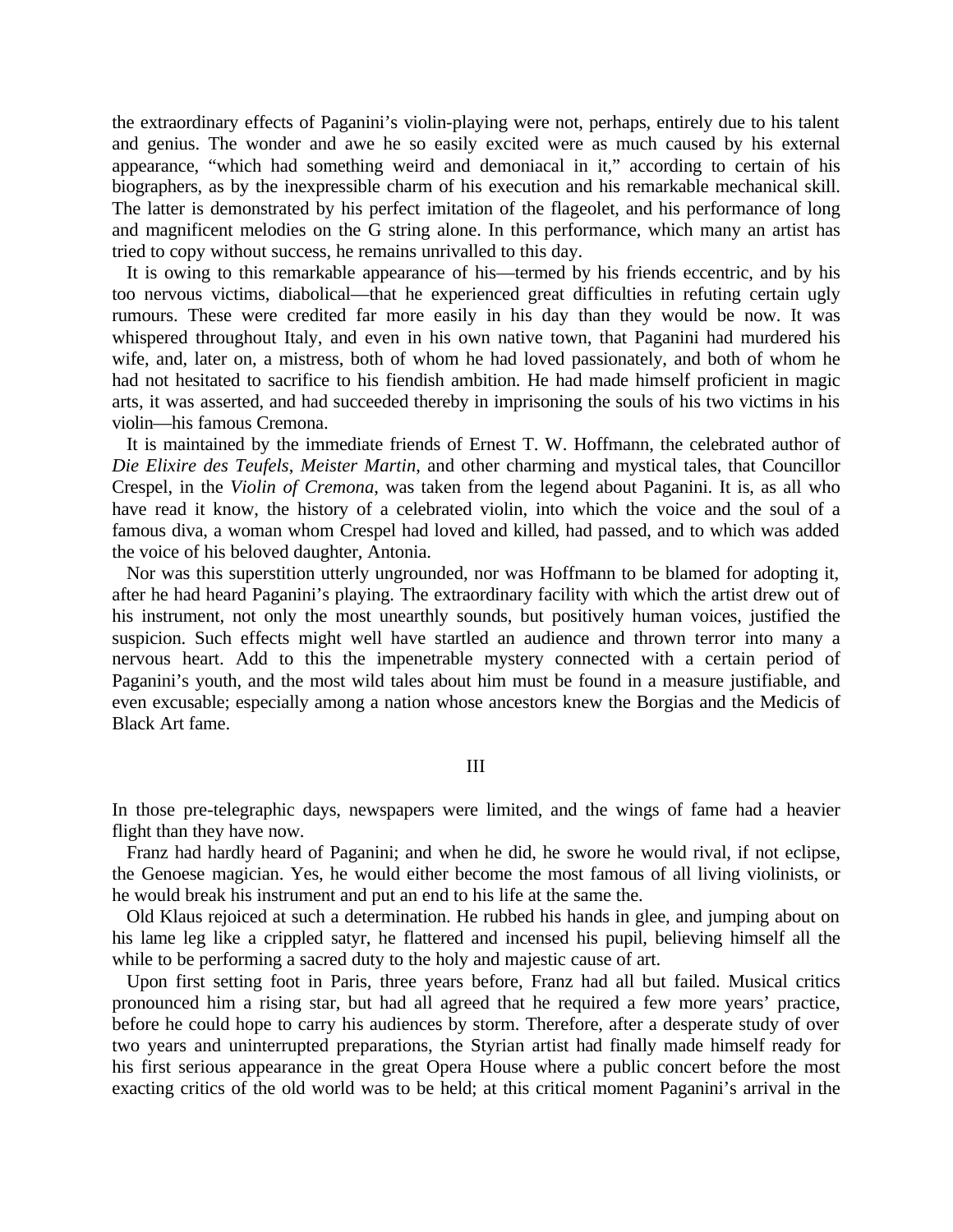European metropolis placed an obstacle in the way of the realization of his hopes, and the old German professor wisely postponed his pupil's *début*. At first he had simply smiled at the wild enthusiasm, the laudatory hymns sung about the Genoese violinist, and the almost superstitious awe with which his name was pronounced. But very soon Paganini's name became a burning iron in the hearts of both the artists. and a threatening phantom in the mind of Klaus. A few days more, and they shuddered at the very mention of their great rival, whose success became with every night more unprecedented.

The first series of concerts was over, but neither Klaus nor Franz had as yet had an opportunity of hearing him and of judging for themselves. So great and so beyond their means was the charge for admission, and so small the hope of getting a free pass from a brother artist justly regarded as the meanest of men in monetary transactions, that they had to wait for a chance, as did so many others. But the day came when neither master nor pupil could control their impatience any longer; so they pawned their watches, and with the proceeds bought two modest seats.

Who can describe the enthusiasm, the triumphs, of this famous and at the same the fatal night! The audience was frantic; men wept and women screamed and fainted; while both Klaus and Stenio sat looking paler than two ghosts. At the first touch of Paganini's magic bow, both Franz and Samuel felt as if the icy hand of death had touched them. Carried away by an irresistible enthusiasm, which turned into a violent, unearthly mental torture, they dared neither look into each other's faces, nor exchange one word during the whole performance.

At midnight, while the chosen delegates of the Musical Societies and the Conservatory of Paris unhitched the horses, and dragged the carriage of the grand artist home in triumph, the two Germans returned to their modest lodging and it was a pitiful sight to see them. Mournful and desperate, they placed themselves in their usual seats at the fire corner, and neither for a while opened his mouth

"Samuel!" at last exclaimed Franz, pale as death itself. "Samuel—it remains for us now but to die! . . . Do you hear me? . . . We are worthless! We were two madmen to have ever hoped that any one in this world would ever rival . . . him!"

The name of Paganini stuck in his throat, as in utter despair he fell into his arm chair.

The old professor's wrinkles suddenly became purple. His little greenish eyes gleamed phosphorescently as, bending toward his pupil, he whispered to him in hoarse and broken tones:

"*Nein, nein!* Thou art wrong, my Franz! I have taught thee, and thou hast learned all of the great art that a simple mortal, and a Christian by baptism, can learn from another simple mortal. Am I to blame because these accursed Italians, in order to reign unequalled in the domain of art, have recourse to Satan and the diabolical effects of Black Magic?"

Franz turned his eyes upon his old master. There was a sinister light burning in those glittering orbs; a light telling plainly, that, to secure such a power, he, too, would not scruple to sell himself, body and soul, to the Evil One.

But he said not a word, and, turning his eyes from his old master s face, he gazed dreamily at the dying embers.

The same long-forgotten incoherent dreams, which, after seeming such realities to him in his younger days, had been given up entirely, and had gradually faded from his mind, now crowded back into it with the same force and vividness as of old. The grimacing shades of Ixion, Sisyphus and Tantalus resurrected and stood before him, saying:

"What matters hell—in which thou believest not. And even if hell there be, it is the hell described by the old Greeks, not that of the modern bigots—a locality full of conscious shadows, to whom thou canst be a second Orpheus."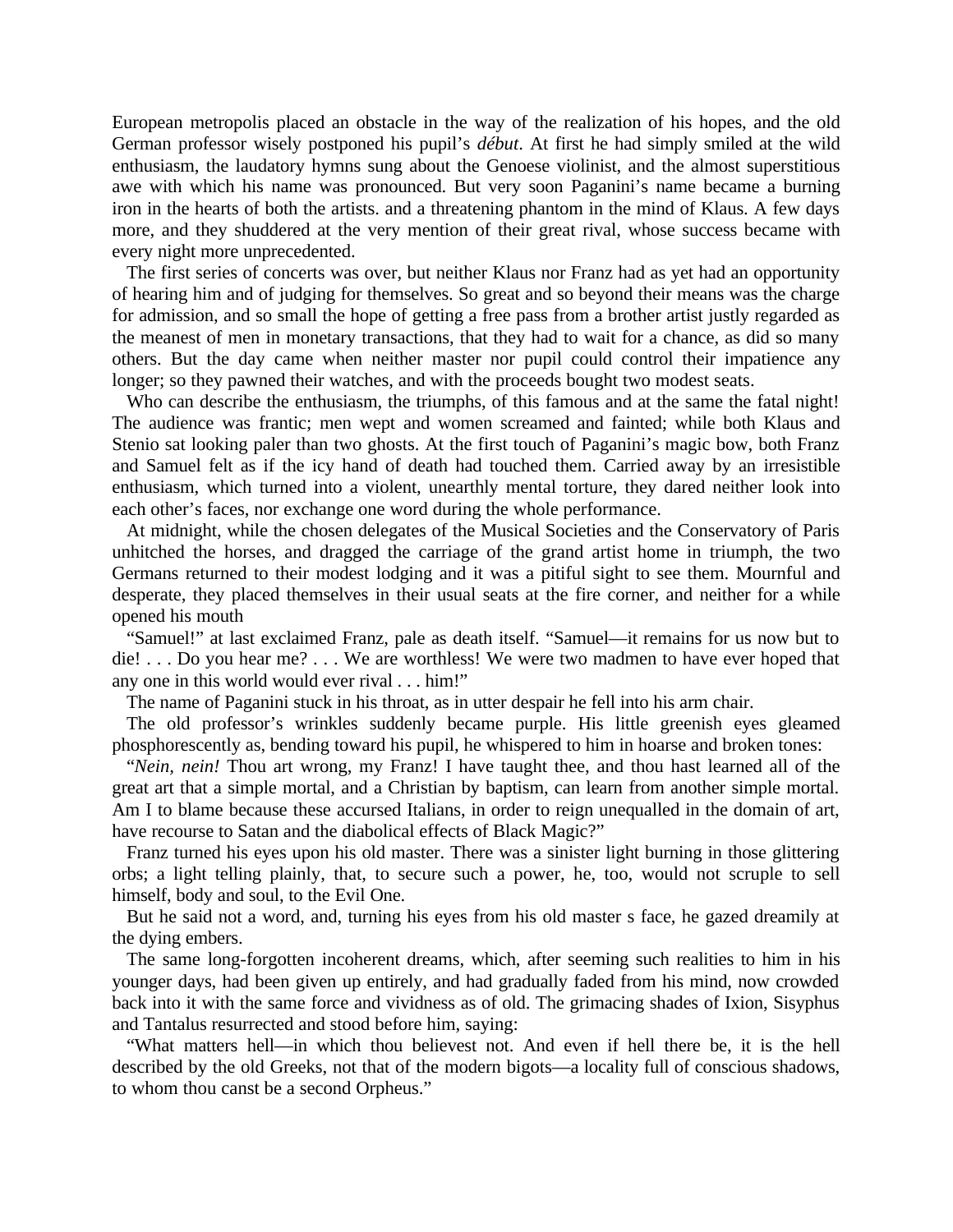Franz felt that he was going mad, and, turning instinctively, he looked his old master once more right in the face. Then his bloodshot eye evaded the gaze of Klaus.

Whether Samuel understood the terrible state of mind of his pupil, or whether he wanted to draw him out, to make him speak, and thus to divert his thoughts, must remain as hypothetical to the reader as it is to the writer. Whatever may have been in his mind, the German enthusiast went on, speaking with a feigned calmness:

"Franz, my dear boy, I tell you that the art of the accursed Italian is not natural; that it is due neither to study nor to genius. It never was acquired in the usual, natural way. You need not stare at me in that wild manner, for what I say is in the mouth of millions of people. Listen to what I now tell you, and try to understand. You have heard the strange tale whispered about the famous Tartini? He died one fine Sabbath night, strangled by his familiar demon, who had taught him how to endow his violin with a human voice, by shutting up in it, by means of incantations, the soul of a young virgin. Paganini did more. In order to endow his instrument with the faculty of emitting human sounds, such as sobs, despairing cries, supplications, moans of love and fury—in short, the most heart-rending notes of the human voice—Paganini became the murderer not only of his wife and his mistress, but also of a friend, who was more tenderly attached to him than any other being on this earth. He then made the four chords of his magic violin out of the intestines of his last victim. This is the secret of his enchanting talent, of that overpowering melody, that combination of sounds, which you will never be able to master, unless . . ."

The old man could not finish the sentence. He staggered back before the fiendish look of his pupil, and covered his face with his hands.

Franz was breathing heavily, and his eyes had an expression which reminded Klaus of those of a hyena. His pallor was cadaverous. For some the he could not speak, but only gasped for breath. At last he slowly muttered:

"Are you in earnest?"

"I am, as I hope to help you.'`

"And . . . and do you really believe that had I only the means of obtaining human intestines for strings, I could rival Paganini?" asked Franz, after a moment's pause, and casting down his eyes.

The old German unveiled his face, and, with a strange look of determination upon it, softly answered:

"Human intestines alone are not sufficient for our purpose; they must have belonged to some one who had loved us well, with an unselfish holy love. Tartini endowed his violin with the life of a virgin; but that virgin had died of unrequited love for him. The fiendish artist had prepared beforehand a tube, in which he managed to catch her last breath as she expired, pronouncing his beloved name, and he then transferred this breath to his violin. As to Paganini I have just told you his tale. It was with the consent of his victim, though, that he murdered him to get possession of his intestines.

"Oh, for the power of the human voice!" Samuel went on, after a brief pause. "What can equal the eloquence, the magic spell of the human voice? Do you think, my poor boy, I would not have taught you this great, this final secret, were it not that it throws one right into the clutches of him . . . who must remain unnamed at night?" he added, with a sudden return to the superstitions of his youth.

Franz did not answer; but with a calmness awful to behold, he left his place, took down his violin from the wall where it was hanging, and, with one powerful grasp of the chords, he tore them out and flung them into the fire.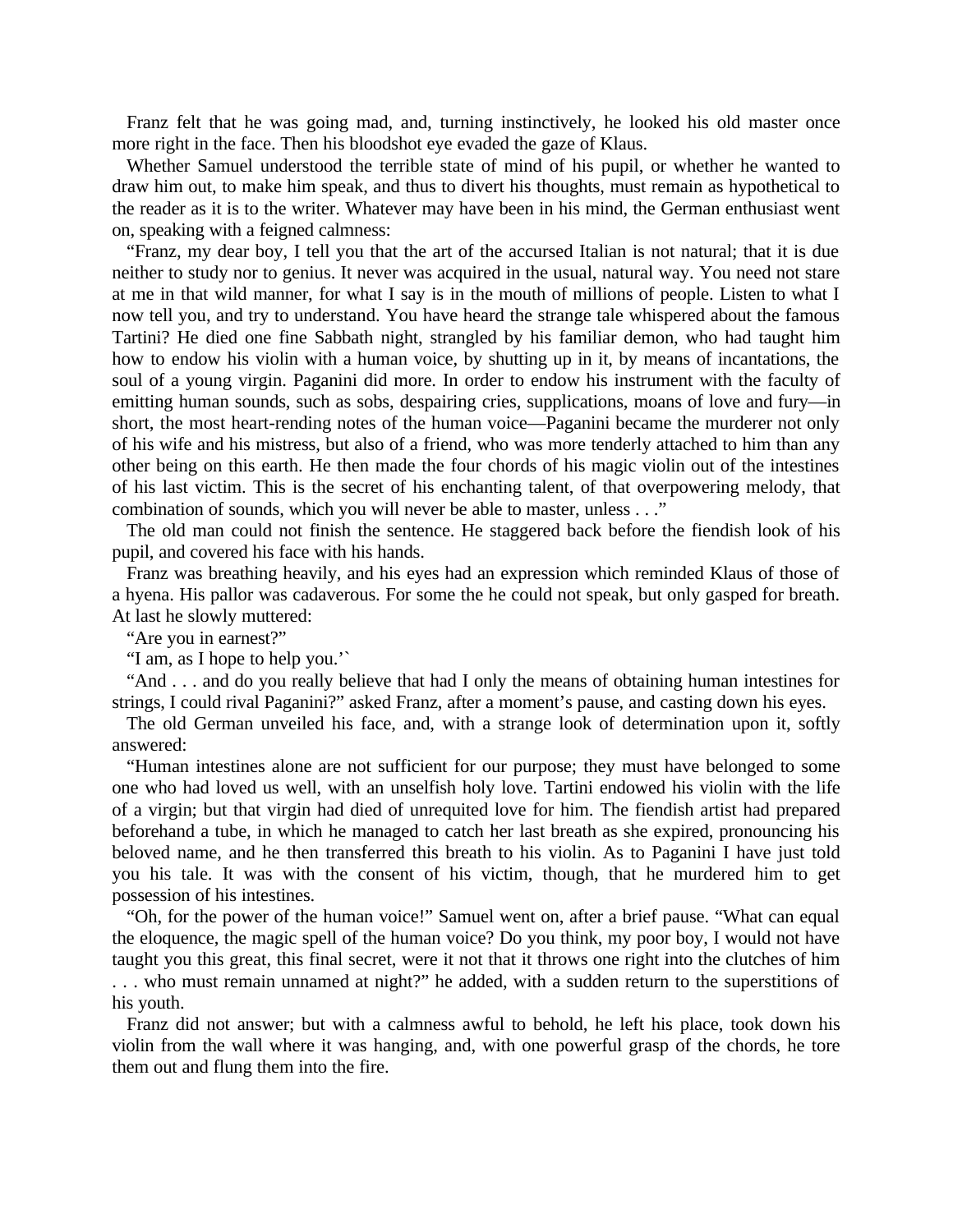Samuel suppressed a cry of horror. The chords were hissing upon the coals, where, among the blazing logs, they wriggled and curled like so many living snakes.

"By the witches of Thessaly and the dark arts of Circe!" he exclaimed, with foaming mouth and his eyes burning like coals; "by the Furies of Hell and Pluto himself, I now swear, in thy presence, O Samuel, my master, never to touch a violin again until I can string it with four human chords. May I be accursed for ever and ever if I do!" He fell senseless on the floor, with a deep sob, that ended like a funeral wail; old Samuel lifted him up as he would have lifted a child, and carried him to his bed. Then he sallied forth in search of a physician.

IV

For several days after this painful scene Franz was very ill, ill almost beyond recovery. The physician declared him to be suffering from brain fever and said that the worst was to be feared. For nine long days the patient remained delirious; and Klaus, who was nursing him night and day with the solicitude of the tenderest mother, was horrified at the work of his own hands. For the first the since their acquaintance began, the old teacher, owing to the wild ravings of his pupil, was able to penetrate into the darkest corners of that weird, superstitious, cold, and, at the same the, passionate nature; and—he trembled at what he discovered. For he saw that which he had failed to perceive before—Franz as he was in reality, and not as he seemed to superficial observers. Music was the life of the young man, and adulation was the air he breathed, without which that life became a burden; from the chords of his violin alone, Stenio drew his life and being, but the applause of men and even of Gods was necessary to its support. He saw unveiled before his eves a genuine, artistic, *earthly* soul, with its divine counterpart totally absent, a son of the Muses, all fancy and brain poetry, but without a heart. While listening to the ravings of that delirious and unhinged fancy Klaus felt as if he were for the first the in his long life exploring a marvellous and untravelled region, a human nature not of this world but of some incomplete planet. He saw all this, and shuddered. More than once he asked himself whether it would not be doing a kindness to his "boy" to let him die before he returned to consciousness.

But he loved his pupil too well to dwell for long on such an idea. Franz had bewitched his truly artistic nature, and now old Klaus felt as though their two lives were inseparably linked together. That he could thus feel was a revelation to the old man; so he decided to save Franz, even at the expense of his own old, and, as he thought, useless life.

The seventh day of the illness brought on a most terrible crisis. For twenty-four hours the patient never closed his eyes, nor remained for a moment silent; he raved continuously during the whole the. His visions were peculiar, and he minutely described each. Fantastic, ghastly figures kept slowly swimming out of the penumbra of his small, dark room, in regular and uninterrupted procession, and he greeted each by name as he might greet old acquaintances. He referred to himself as Prometheus, bound to the rock by four bands made of human intestines. At the foot of the Caucasian Mount the black waters of the river Styx were running . . . They had deserted Arcadia, and were now endeavouring to encircle within a sevenfold embrace the rock upon which he was suffering . . .

"Wouldst thou know the name of the Promethean rock, old man?" he roared into his adopted father's ear . . . "Listen then . . . its name is . . . called . . . Samuel Klaus . . ."

"Yes, yes! . . ." the German murmured disconsolately. "It is I who killed him, while seeking to console. The news of Paganini's magic arts struck his fancy too vividly . . . Oh, my poor, poor boy!"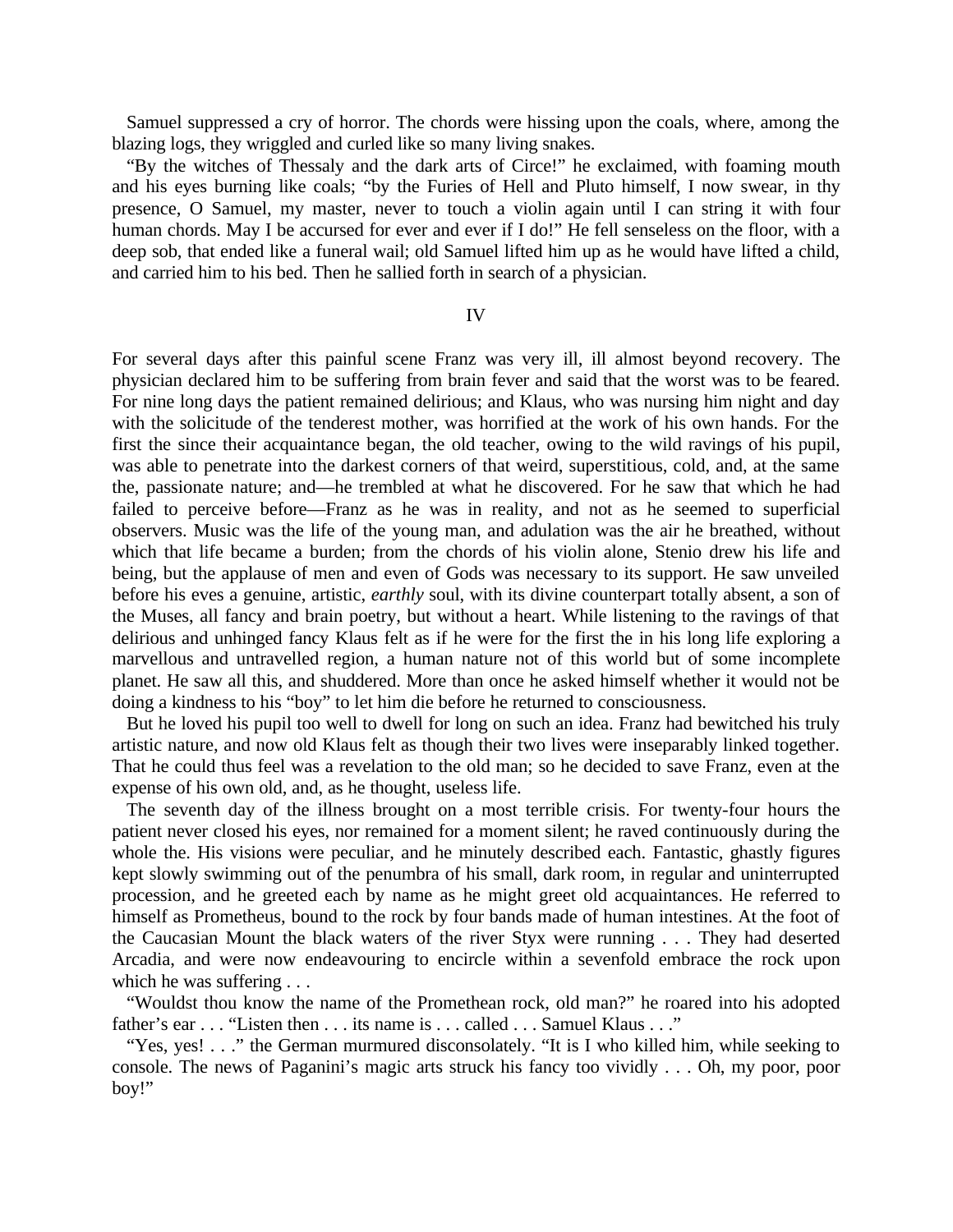"Ha, ha, ha, ha!" The patient broke into a loud and discordant laugh. "Aye, poor old man, sayest thou? . . . So, so, thou art of poor stuff, anyhow, and wouldst look well only when stretched upon a fine Cremona violin! . . ."

Klaus shuddered, but said nothing. He only bent over the poor maniac, and with a kiss upon his brow, a caress as tender and as gentle as that of a doting mother, he left the sickroom for a few instants, to seek relief in his own garret. When he returned, the ravings were following another channel. Franz was singing, trying to imitate the sounds of a violin.

Toward the evening of that day, the delirium of the sick man became perfectly ghastly. He saw spirits of fire clutching at his violin. Their skeleton hands, from each finger of which grew a flaming claw, beckoned to old Samuel . . . They approached and surrounded the old master, and were preparing to rip him open . . . him, "the only man on this earth who loves me with an unselfish, holy love, and . . . whose intestines can be of any good at all!" he went on whispering, with glaring eyes and demon laugh . . .

By the next morning, however, the fever had disappeared, and by the end of the ninth day Stenio had left his bed, having no recollection of his illness, and no suspicion that he had allowed Klaus to read his inner thought. Nay; had he himself any knowledge that such a horrible idea as the sacrifice of his old master to his ambition had ever entered his mind? Hardly. The only immediate result of his fatal illness was, that as, by reason of his vow, his artistic passion could find no issue, another passion awoke, which might avail to feed his ambition and his insatiable fancy. He plunged headlong into the study of the Occult Arts, of Alchemy and of Magic. In the practice of Magic the young dreamer sought to stifle the voice of his passionate longing for his, as he thought, forever lost violin . . .

Weeks and months passed away, and the conversation about Paganini was never resumed between the master and the pupil. But a profound melancholy had taken possession of Franz, the two hardly exchanged a word, the violin hung mute, chordless, full of dust, in its habitual place. It was as the presence of a soulless corpse between them.

The young man had become gloomy and sarcastic, even avoiding the mention of music. Once, as his old professor, after long hesitation, took out his own violin from its dust-covered case and prepared to play, Franz gave a convulsive shudder, but said nothing. At the first notes of the bow, however, he glared like a madman, and rushing out of the house, remained for hours, wandering in the streets. Then old Samuel in his turn threw his instrument down, and locked himself up in his room till the following morning.

One night as Franz sat, looking particularly pale and gloomy, old Samuel suddenly jumped from his seat, and after hopping about the room in a magpie fashion, approached his pupil, imprinted a fond kiss upon the young man's brow, and squeaked at the top of his shrill voice:

"Is it not the to put an end to all this?"...

Whereupon, starting from his usual lethargy, Franz echoed, as in a dream:

"Yes, it is the to put an end to this."

Upon which the two separated, and went to bed.

On the following morning, when Franz awoke, he was astonished not to see his old teacher in his usual place to greet him. But he had greatly altered during the last few months, and he at first paid no attention to his absence, unusual as it was. He dressed and went into the adjoining room, a little parlour where they had their meals, and which separated their two bedrooms. The fire had not been lighted since the embers had died out on the previous night, and no sign was anywhere visible of the professor's busy hand in his usual housekeeping duties. Greatly puzzled, but in no way dismayed, Franz took his usual place at the corner of the now cold fire-place, and fell into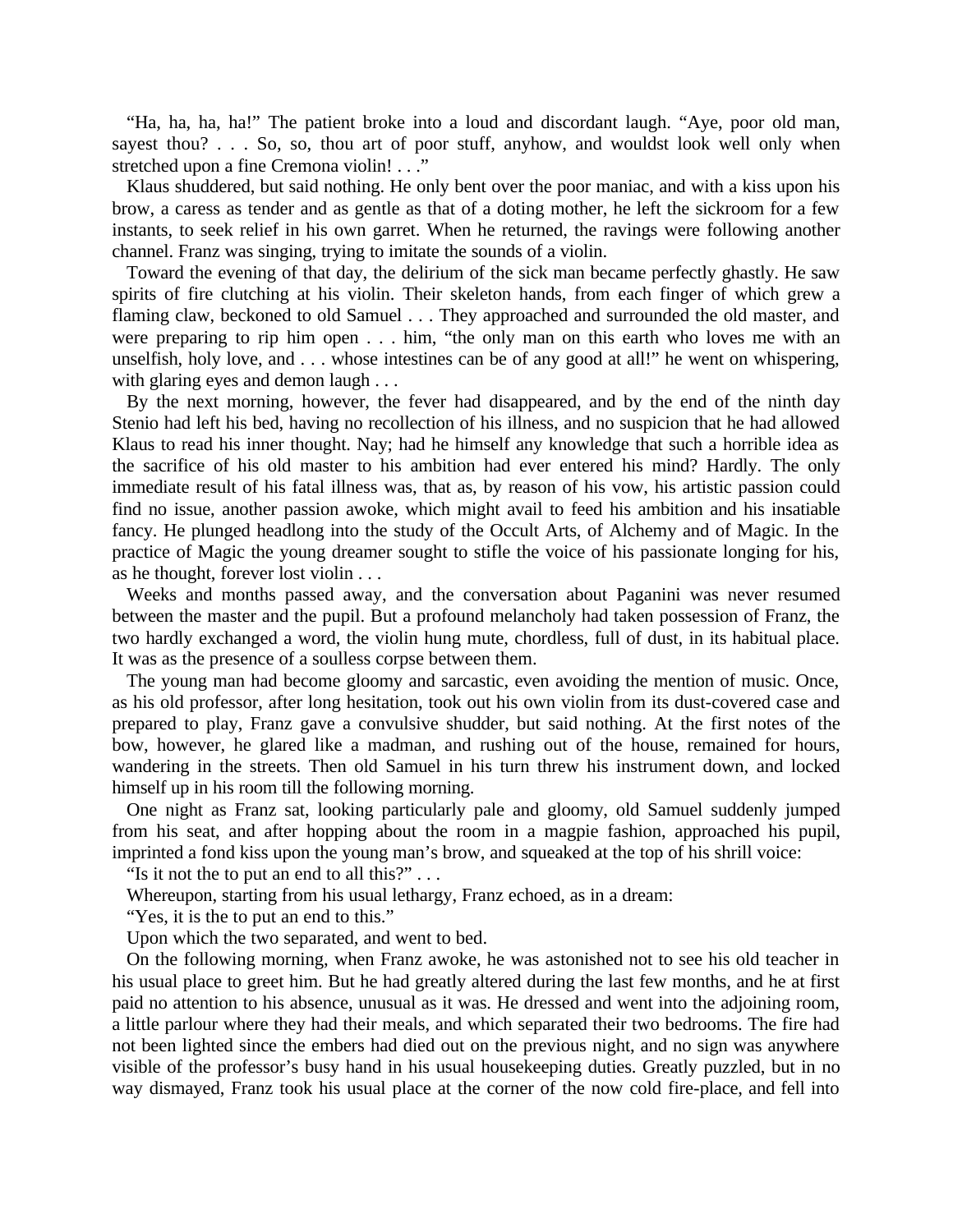an aimless reverie. As he stretched himself in his old arm-chair, raising both his hands to clasp them behind his head in a favourite posture of his, his hand came into contact with something on a shelf at his back; he knocked against a case, and brought it violently on the ground.

It was old Klaus' violin-case that came down to the floor with such a sudden crash that the case opened and the violin fell out of it, rolling to the feet of Franz. And then the chords, striking against the brass fender emitted a sound, prolonged, sad and mournful as the sigh of an unrestful soul; it seemed to fill the whole room, and reverberated in the head and the very heart of the young man. The effect of that broken violin-string was magical.

"Samuel!" cried Stenio, with his eyes starting from their sockets, and an unknown terror suddenly taking possession of his whole being. "Samuel! what has happened? . . . My good, my dear old master!" he called out, hastening to the professor's little room, and throwing the door violently open. No one answered, all was silent within.

He staggered back, frightened at the sound of his own voice, so changed and hoarse it seemed to him at this moment. No reply came in response to his call. Naught followed but a dead silence . . . that stillness which, in the domain of sounds, usually denotes death. In the presence of a corpse, as in the lugubrious stillness of a tomb, such silence acquires a mysterious power, which strikes the sensitive soul with a nameless terror . . . The little room was dark, and Franz hastened to open the shutters.

Samuel was lying on his bed, cold, stiff, and lifeless . . . At the sight of the corpse of him who had loved him so well, and had been to him more than a father, Franz experienced a dreadful revulsion of feeling, a terrible shock. But the ambition of the fanatical artist got the better of the despair of the man, and smothered the feelings of the latter in a few seconds.

A note bearing his own name was conspicuously placed upon a table near the corpse. With trembling hand, the violinist tore open the envelope, and read the following:

## MY BELOVED SON, FRANZ,

When you read this, I shall have made the greatest sacrifice, that your best and only friend and teacher could have accomplished for your fame. He, who loved you most, is now but an inanimate lump of clay. Of your old teacher there now remains but a clod of cold organic matter. I need not prompt you as to what you have to do with it. Fear not stupid prejudices. It is for your future fame that I have made an offering of my body, and you would be guilty of the blackest ingratitude were you now to render useless this sacrifice. When you shall have replaced the chords upon your violin, and these chords a portion of my own self, under your touch it will acquire the power of that accursed sorcerer, all the magic voices of Paganini's instrument. You will find therein my voice, my sighs and groans, my song of welcome, the prayerful sobs of my infinite and sorrowful sympathy, my love for you. And now, my Franz, fear nobody! Take your instrument with you, and dog the steps of him who filled our lives with bitterness and despair! . . . Appear in every arena, where, hitherto, he has reigned without a rival, and bravely throw the gauntlet of defiance in his face. O Franz! then only wilt thou hear with what a magic power the full notes of unselfish love will issue forth from thy violin. Perchance, with a last caressing touch of its chords, thou wilt remember that they once formed a portion of thine old teacher, who now embraces and blesses thee for the last time.

SAMUEL.

Two burning tears sparkled in the eyes of Franz, but they dried up instantly. Under the fiery rush of passionate hope and pride, the two orbs of the future magician-artist, riveted to the ghastly face of the dead man, shone like the eyes of a demon.

Our pen refuses to describe that which took place on that day, after the legal inquiry was over. As another note, written with the view of satisfying the authorities, had been prudently provided by the loving care of the old teacher, the verdict was, "Suicide from causes unknown"; after this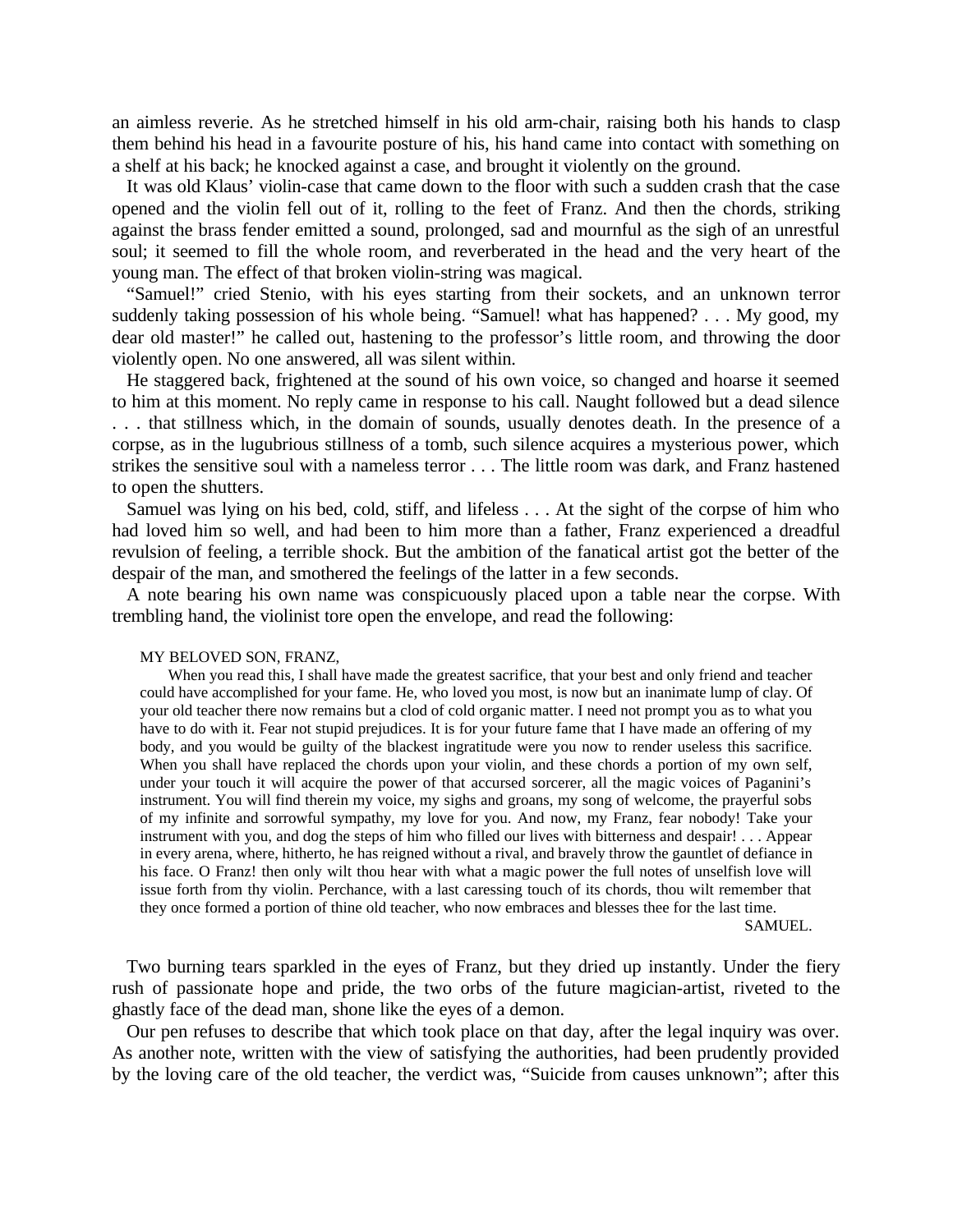the coroner and the police retired, leaving the bereaved heir alone in the death room, with the remains of that which had once been a living man.

Scarcely a fortnight had elapsed from that day, ere the violin had been dusted, and four new, stout strings had been stretched upon it. Franz dared not look at them. He tried to play, but the bow trembled in his hand like a dagger in the grasp of a novice-brigand. He then determined not to try again, until the portentous night should arrive, when he should have a chance of rivalling, nay, of surpassing, Paganini.

The famous violinist had meanwhile left Paris, and was giving a series of triumphant concerts at an old Flemish town in Belgium.

V

One night, as Paganini, surrounded by a crowd of admirers, was sitting in the dining-room of the hotel at which he was staying, a visiting card, with a few words written on it in pencil, was handed to him by a young man with wild and staring eyes.

Fixing upon the intruder a look which few persons could bear, but receiving back a glance as calm and determined as his own, Paganini slightly bowed, and then dryly said:

"Sir, it shall be as you desire. Name the night. I am at your service."

On the following morning the whole town was startled by the appearance of bills posted at the corner of every street, and bearing the strange notice:

On the night of  $\ldots$ , at the Grand Theatre of  $\ldots$ , and for the first the, will appear before the public, Franz Stenio, a German violinist, arrived purposely to throw down the gauntlet to the world-famous Paganini and to challenge him to a duel—upon their violins. He purposes to compete with the great "virtuoso" in the execution of the most difficult of his compositions. The famous Paganini has accepted the challenge. Franz Stenio will play, in competition with the unrivalled violinist, the celebrated "Fantaisie Caprice" of the latter, known as "The Witches."

The effect of the notice was magical. Paganini, who, and his greatest triumphs, never lost sight of a profitable speculation, doubled the usual price of admission, but still the theatre could not hold the crowds that flocked to secure tickets for that memorable performance.

\* \* \*

At last the morning of the concert day dawned, and the "duel" was in everyone's mouth. Franz Stenio, who, instead of sleeping, had passed the whole long hours of the preceding midnight in walking up and down his room like an encaged panther, had, toward morning, fallen on his bed from mere physical exhaustion. Gradually he passed into a deathlike and dreamless slumber. At the gloomy winter dawn he awoke, but finding it too early to rise he fell asleep again. And then he had a vivid dream—so vivid indeed, so lifelike, that from its terrible realism he felt sure that it was a vision rather than a dream.

He had left his violin on a table by his bedside, locked in its case, the key of which never left him. Since he had strung it with those terrible chords he never let it out of his sight for a moment. In accordance with his resolution he had not touched it since his first trial, and his bow had never but once touched the human strings, for he had since always practised on another instrument. But now in his sleep he saw himself looking at the locked case. Something in it was attracting his attention, and he found himself incapable of detaching his eyes from it. Suddenly he saw the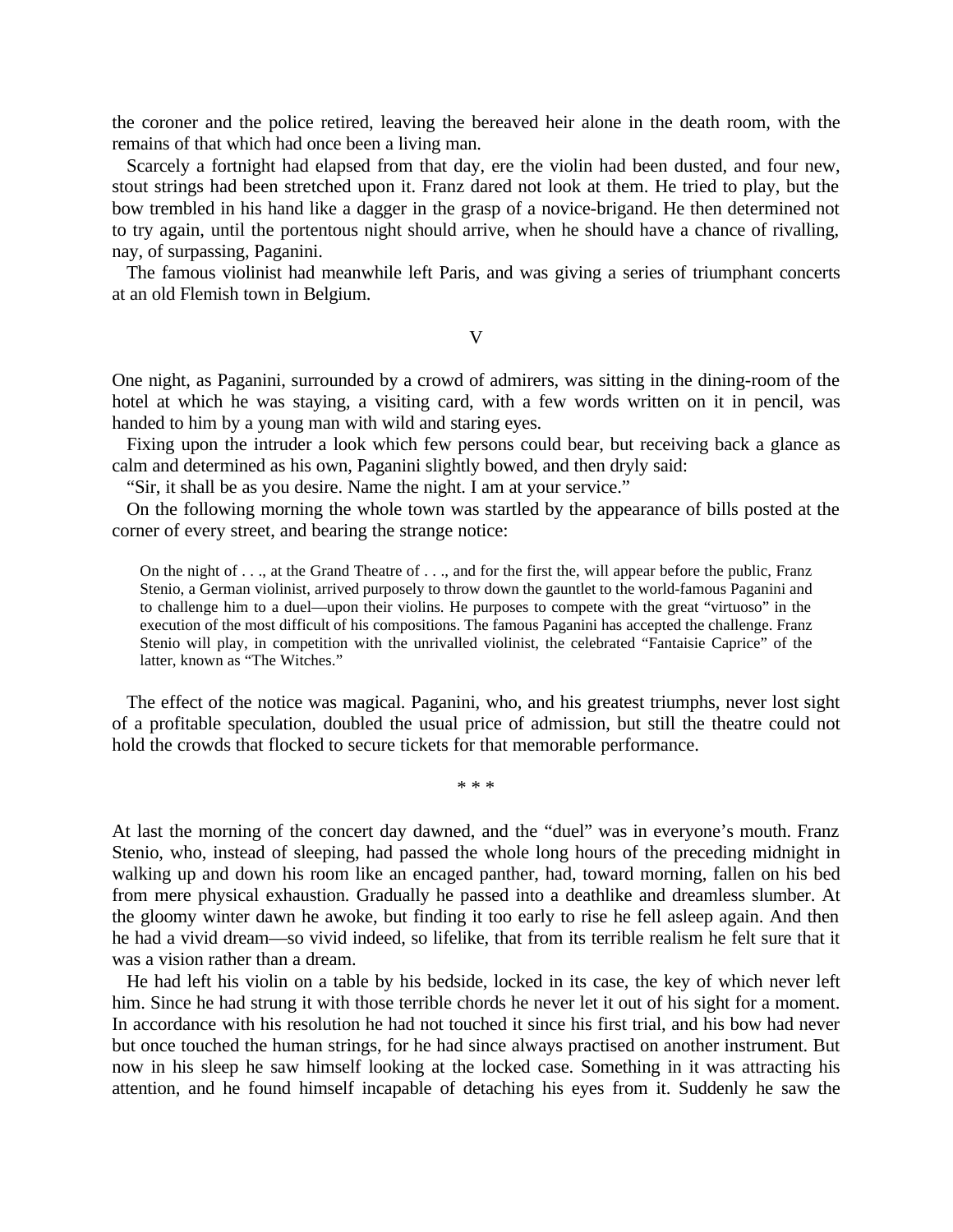upper part of the case slowly rising, and, within the chink thus produced, he perceived two small, phosphorescent green eyes—eyes but too familiar to him—fixing themselves on his, lovingly, almost beseechingly. Then a thin, shrill voice, as if issuing from these ghastly orbs—the voice and orbs of Samuel Klaus himself—resounded in Stenio's horrified ear, and he heard it say:

"Franz, my beloved boy . . . Franz, I cannot, no *I cannot* separate myself from . . . *them!*"

And "they" twanged piteously inside the case.

Franz stood speechless, horror-bound. He felt his blood actually freezing, and his hair moving and standing erect on his head . . .

"It's but a dream, an empty dream!" he attempted to formulate in his mind.

"I have tried my best, Franzchen . . . I have tried my best to sever myself from these accursed strings, without pulling them to pieces . . ." pleaded the same shrill, familiar voice. "Wilt thou help me to do so? . . ."

Another twang, still more prolonged and dismal, resounded within the case, now dragged about the table in every direction, by some interior power, like some living, wriggling thing, the twangs becoming sharper and more Jerky with every new pull.

It was not for the first the that Stenio heard those sounds. He had often remarked them before—indeed, ever since he had used his master's viscera as a footstool for his own ambition. But on every occasion a feeling of creeping horror had prevented him from investigating their cause, and he had tried to assure himself that the sounds were only a hallucination.

But now he stood face to face with the terrible fact whether in dream or in reality he knew not, nor did he care, since the hallucination—if hallucination it were—was far more real and vivid than any reality. He tried to speak, to take a step forward; but, as often happens in nightmares, he could neither utter a word nor move a finger . . . He felt hopelessly paralyzed.

The pulls and jerks were becoming more desperate with each moment, and at last something inside the case snapped violently. The vision of his Stradivarius, devoid of its magical strings, flashed before his eyes throwing him into a cold sweat of mute and unspeakable terror.

He made a superhuman effort to rid himself of the incubus that held him spell-bound. But as the last supplicating whisper of the invisible Presence repeated:

"Do, oh, do . . . help me to cut myself off—"

Franz sprang to the case with one bound, like an enraged tiger defending its prey, and with one frantic effort breaking the spell.

"Leave the violin alone, you old fiend from hell!" he cried, in hoarse and trembling tones.

He violently shut down the self-raising lid, and while firmly pressing his left hand on it, he seized with the right a piece of rosin from the table and drew on the leather-covered top the sign of the six-pointed star—the seal used by King Solomon to bottle up the rebellious djins inside their prisons.

A wail, like the howl of a she-wolf moaning over her dead little ones, came out of the violincase:

"Thou art ungrateful . . . very ungrateful, my Franz!" sobbed the blubbering "spirit-voice." "But I forgive . . . for I still love thee well. Yet thou canst not shut me in . . . boy. Behold!"

And instantly a grayish mist spread over and covered case and table, and rising upward formed itself first into an indistinct shape. Then it began growing, and as it grew, Franz felt himself gradually enfolded in cold and damp coils, slimy as those of a huge snake. He gave a terrible cry and—awoke; but, strangely enough, not on his bed, but near the table, just as he had dreamed, pressing the violin case desperately with both his hands.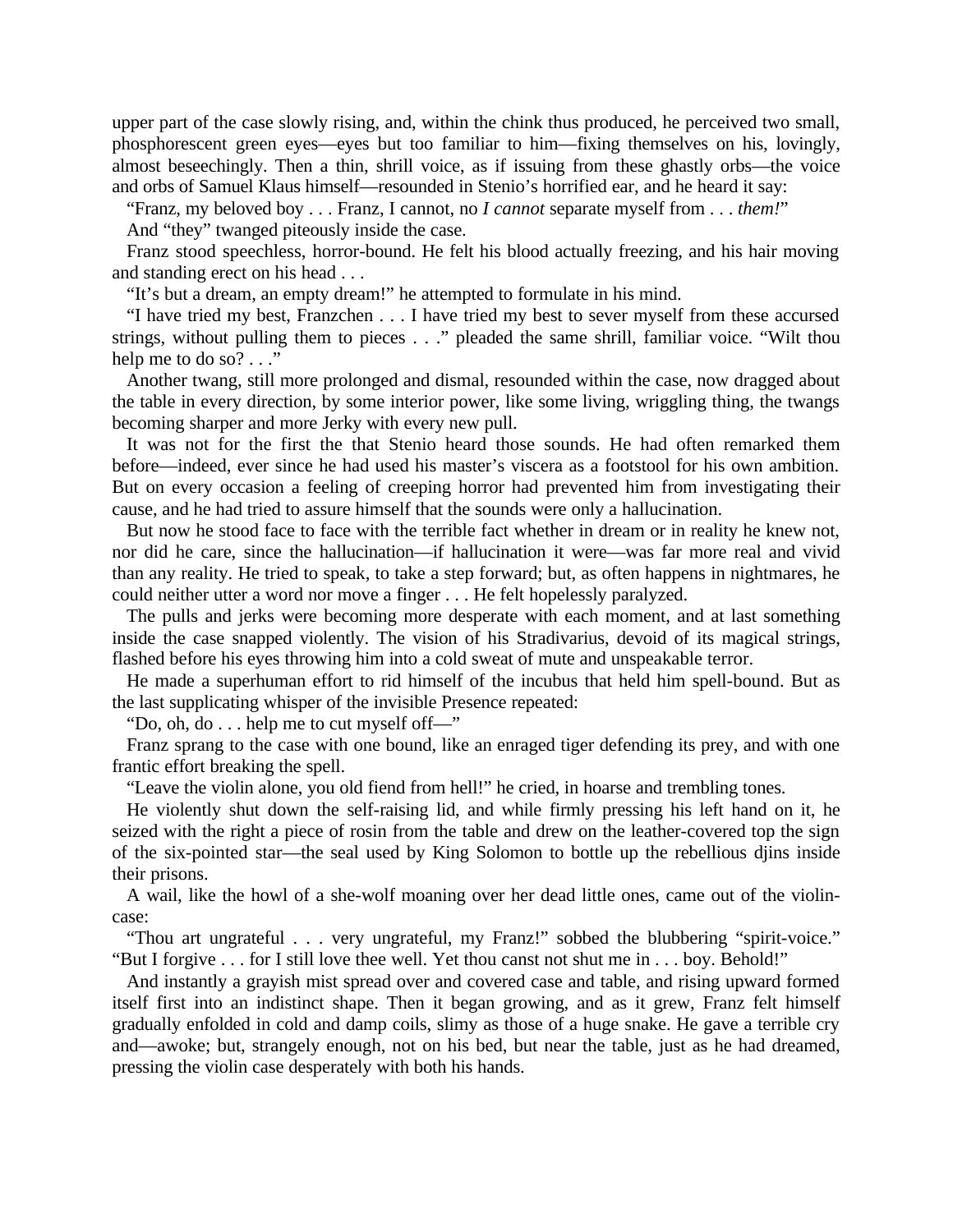"It was but a dream . . . after all," he muttered, still terrified, but relieved of the load on his heaving breast.

With a tremendous effort he composed himself, and unlocked the case to inspect the violin. He found it covered with dust, but otherwise sound and in order, and he suddenly felt himself as cool and as determined as ever. Having dusted the instrument he carefully rosined the bow, tightened the strings and tuned them. He even went so far as to try upon it the first notes of the "Witches"; first cautiously and timidly, then using his bow boldly and with full force.

The sound of that loud, solitary note—defiant as the war trumpet of a conqueror, sweet and majestic as the touch of a seraph on his golden harp in the fancy of the faithful—thrilled through the very soul of Franz. It revealed to him a hitherto unsuspected potency in his bow, which ran on in strains that filled the room with the richest swell of melody, unheard by the artist until that night. Commencing in uninterrupted *legato* tones, his bow sang to him of sun-bright hope and beauty, of moonlit nights, when the soft and balmy stillness endowed every blade of grass and all things animate and inanimate with a voice and a song of love. For a few brief moments it was a torrent of melody, the harmony of which, "tuned to soft woe," was calculated to make mountains weep, had there been any in the room, and to soothe

. . . even th' inexorable powers of hell,

the presence of which was undeniably felt in this modest hotel room. Suddenly, the solemn *legato* chant, contrary to all laws of harmony, quivered, became *arpeggios*, and ended in shrill *staccatos*, like the notes of a hyena laugh. The same creeping sensation of terror, as he had before felt, came over him, and Franz threw the bow away. He had recognized the familiar laugh, and would have no more of it. Dressing, he locked the bedevilled violin securely in its case, and, taking it with him to the dining-room, determined to await quietly the hour of trial.

## VI

The terrible hour of the struggle had come, and Stenio was at his post—calm, resolute, almost smiling.

The theatre was crowded to suffocation, and there was not even standing room to be got for any amount of hard cash or favouritism. The singular challenge had reached every quarter to which the post could carry it, and gold flowed freely into Paganini's unfathomable pockets, to an extent almost satisfying even to his insatiate and venal soul.

It was arranged that Paganini should begin. When he appeared upon the stage, the thick walls of the theatre shook to their foundations with the applause that greeted him. He began and ended his famous composition "The Witches" and a storm of cheers. The shouts of public enthusiasm lasted so long that Franz began to think his turn would never come. When, at last, Paganini, and the roaring applause of a frantic public, was allowed to retire behind the scenes, his eye fell upon Stenio, who was tuning his violin, and he felt amazed at the serene calmness, the air of assurance, of the unknown German artist.

When Franz approached the footlights, he was received with icy coldness. But for all that, he did not feel in the least disconcerted. He looked very pale, but his thin white lips wore a scornful smile as response to this dumb unwelcome. He was sure of his triumph.

At the first notes of the prelude of "The Witches" a thrill of astonishment passed over the audience. It was Paganini's touch, and—it was something more. Some—and they were the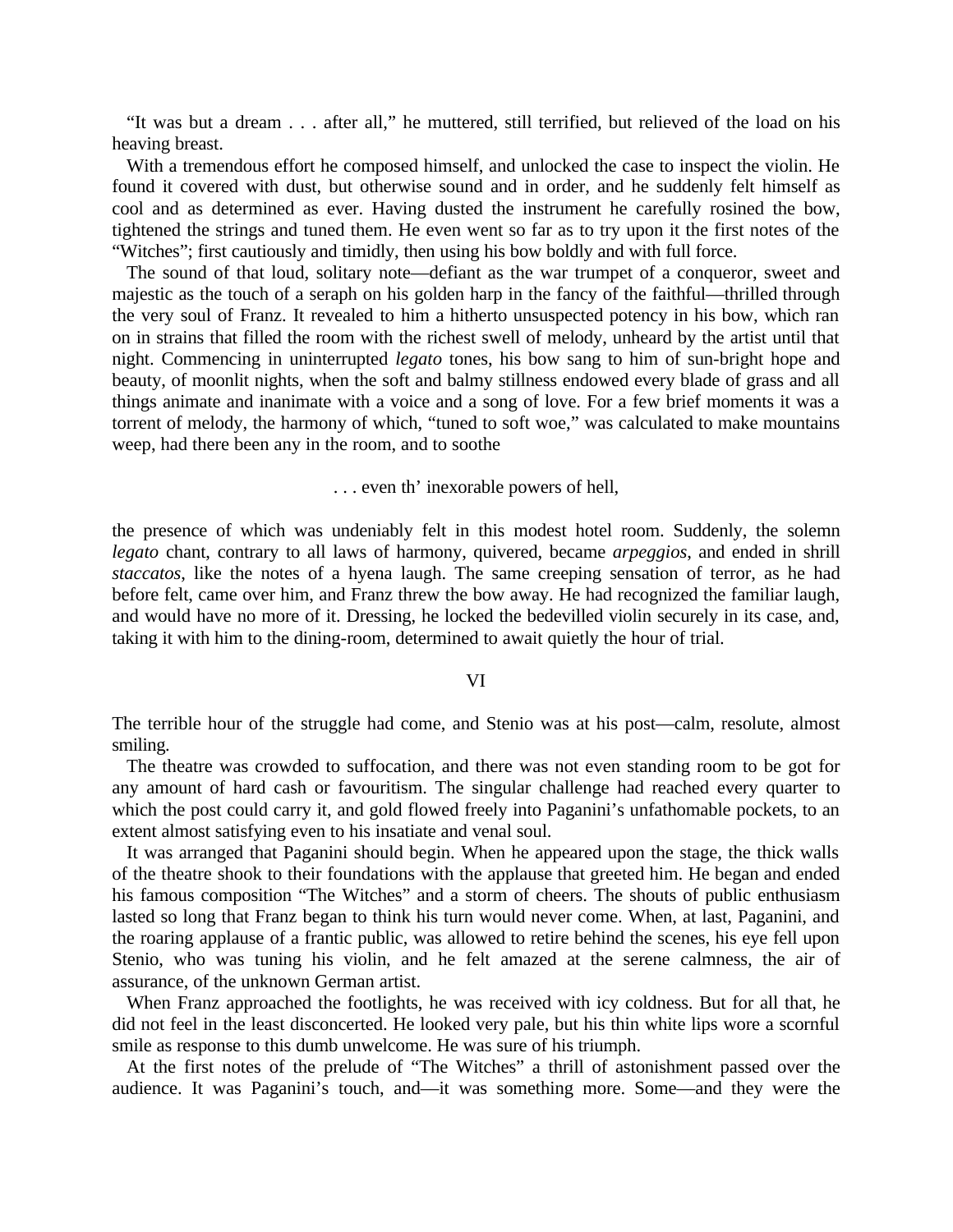majority—thought that never, in his best moments of inspiration, had the Italian artist himself, in executing that diabolical composition of his, exhibited such an extraordinary diabolical power. Under the pressure of the long muscular fingers of Franz, the chords shivered like the palpitating intestines of a disembowelled victim under the vivisector's knife. They moaned melodiously, like a dying child. The large blue eye of the artist, fixed with a satanic expression upon the sounding-board, seemed to summon forth Orpheus himself from the infernal regions, rather than the musical notes supposed to be generated in the depths of the violin. Sounds seemed to transform themselves into objective shapes, thickly and precipitately gathering as at the evocation of a mighty magician, and to be whirling around him, like a host of fantastic, infernal figures, dancing the witches' "goat dance." In the empty depths of the shadowy background of the stage, behind the artist, a nameless phantasmagoria, produced by the concussion of unearthly vibrations, seemed to form pictures of shameless orgies, of the voluptuous hymens of a real witches' Sabbat . . . A collective hallucination took hold of the public. Panting for breath, ghastly, and trickling with the icy perspiration of an inexpressible horror, they sat spellbound, and unable to break the spell of the music by the slightest motion. They experienced all the illicit enervating delights of the paradise of Mahommed, that come into the disordered fancy of an opium-eating Mussulman, and felt at the same the the abject terror, the agony of one who struggles against an attack of *delirium tremens* . . . Many ladies shrieked aloud others fainted, and strong men gnashed their teeth in a state of utter helplessness. . . .

Then came the *finale*. Thundering uninterrupted applause delayed its beginning, expanding the momentary pause to a duration of almost a quarter of an hour. The bravos were furious, almost hysterical. At last, when after a profound and last bow, Stenio, whose smile was as sardonic as it was triumphant, lifted his bow to attack the famous *finale* his eye fell upon Paganini, who, calmly seated in the manager's box, had been behind none in zealous applause. The small and piercing black eyes of the Genoese artist were riveted to the Stradivarius in the hands of Franz, but otherwise he seemed quite cool and unconcerned. His rival's face troubled him for one short instant, but he regained his self-possession and, lifting once more his bow, drew the first note.

Then the public enthusiasm reached its acme, and soon knew no bounds. The listeners heard and saw indeed. The witches' voices resounded in the air, and beyond all the other voices, one voice was heard—

> Discordant, and unlike to human sounds; It seem'd of dogs the bark, of wolves the howl; The doleful screechings of the midnight owl; The hiss of snakes, the hungry lion's roar; The sounds of billows beating on the shore; The groan of winds among the leafy wood, And burst of thunder from the rending cloud,— 'Twas these, all these in one . . .

The magic bow was drawing forth its last quivering sounds—famous among prodigious musical feats—imitating the precipitate flight of the witches before bright dawn; of the unholy women saturated with the fumes of their nocturnal Saturnalia, when—a strange thing came to pass on the stage. Without the slightest transition, the notes suddenly changed. In their aerial flight of ascension and descent, their melody was unexpectedly altered in character. The sounds became confused, scattered, disconnected . . . and then—it seemed from the sounding-board of the violin—came out squeaking jarring tones, like those of a street Punch, screaming at the top of a senile voice: